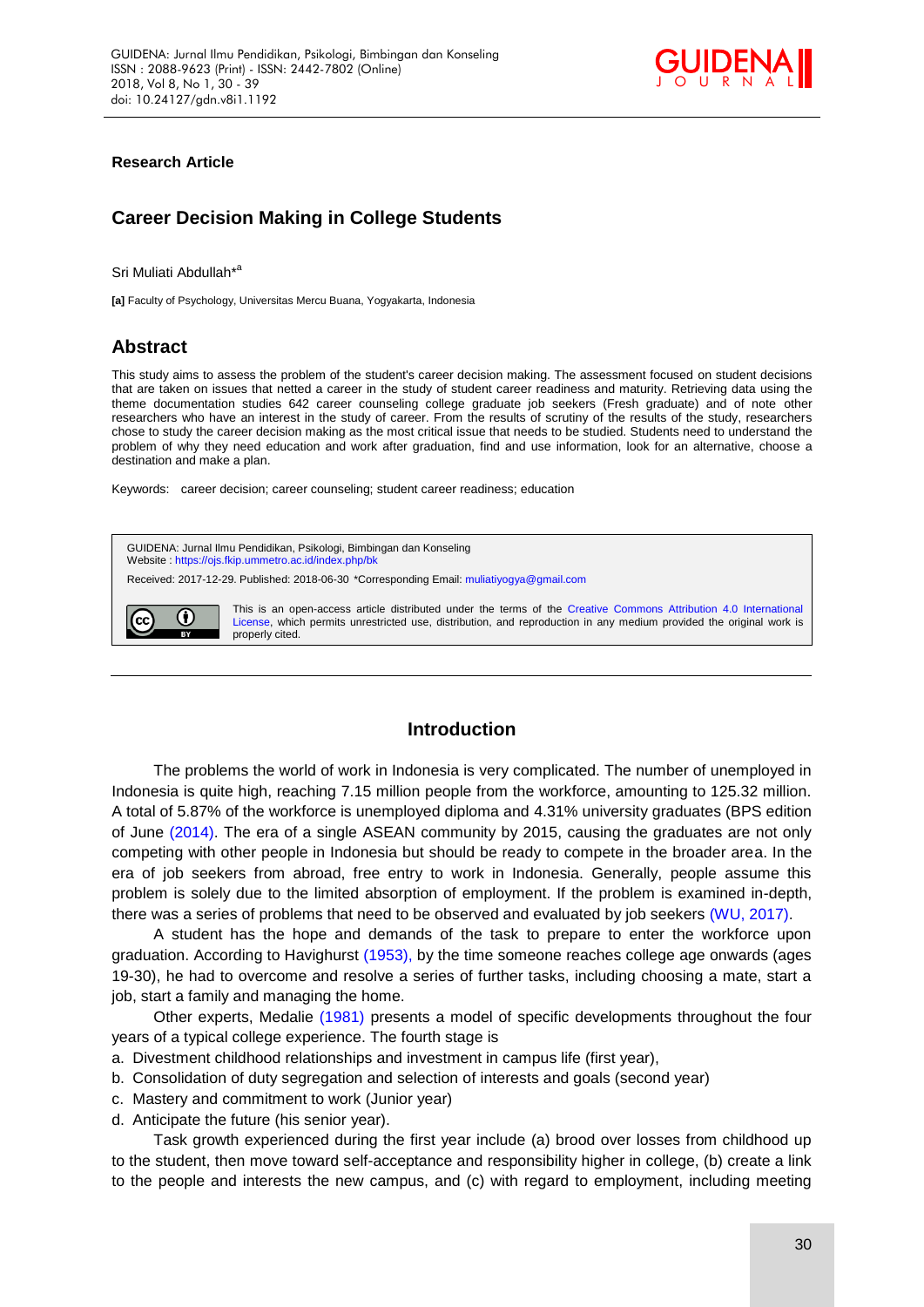deadlines and a higher standard of achievement. Students adapt to recognize a higher level of their academic expectations and develop the self-discipline to achieve it. In contrast, maladaptive students will be reluctant to invest in the college experience and may refuse to terminate or reduce relations with high school friends. Junior year was marked by the mastery of self-knowledge about their interests, skills, and values and commitment to others' significant and career paths. Student's adaptive majors will invest themselves by the knowledge themselves.

Medalie [\(1981\)](#page-9-0) defines a senior year as a time of anticipation and anxiety about the world outside of the college experience. Students who adapt to this stage will show such behavior which applies to graduate school, attend a job fair, and finish the job application. Students adaptive will also occasionally express sadness or anxiety about leaving the college environment. Students may exhibit maladaptive behaviors to avoid work and are not concerned with academic achievement, looking for fun and social situation. Student's adaptive majors will invest themselves by the knowledge themselves. Medalie [\(1981\)](#page-9-0) defines a senior year as a time of anticipation and anxiety about the world outside of the college experience. Students who adapt to this stage will show such behavior which applies to graduate school, attend a job fair, and finish the job application. Students adaptive will also occasionally express sadness or anxiety about leaving the college environment.

Students may exhibit maladaptive behaviors to avoid work and are not concerned with academic achievement, looking for fun and social situation. Student's adaptive majors will invest themselves by the knowledge themselves. Medalie [\(1981\)](#page-9-0) defines a senior year as a time of anticipation and anxiety about the world outside of the college experience. Students who adapt to this stage will show such behavior which applies to graduate school, attend a job fair, and finish the job application. Students adaptive will also occasionally express sadness or anxiety about leaving the college environment. Students may exhibit maladaptive behaviors to avoid work and are not concerned with academic achievement, looking for fun and social situation. Medalie [\(1981\)](#page-9-0) defines a senior year as a time of anticipation and anxiety about the world outside of the college experience. Students who adapt to this stage will show such behavior which applies to graduate school, attend a job fair, and finish the job application. Students adaptive will also occasionally express sadness or anxiety about leaving the college environment.

Students may exhibit maladaptive behaviors to avoid work and are not concerned with academic achievement, looking for fun and social situation. Medalie [\(1981\)](#page-9-0) defines a senior year as a time of anticipation and anxiety about the world outside of the college experience. Students who adapt to this stage will show such behavior which applies to graduate school, attend a job fair, and finish the job application. Students adaptive will also occasionally express sadness or anxiety about leaving the college environment. Students may exhibit maladaptive behaviors to avoid work and are not concerned with academic achievement, looking for fun and social situation.

Students adaptive will also occasionally express sadness or anxiety about leaving the college environment. Students may exhibit maladaptive behaviors to avoid work and are not concerned with academic achievement, looking for fun and social situation. Students adaptive will also occasionally express sadness or anxiety about leaving the college environment. Students may exhibit maladaptive behaviors to avoid work and are not concerned with academic achievement, looking for fun and social situation [\(Febriantomo & Suharnan, 2015\).](#page-9-0)

### **Method**

This study focuses on the variable gap between expectations and real problems found in the field. Data is compiled based on the findings of the researcher's problems and the findings of other researchers. This is an exploratory study of students' career problems in the context of the study of career decisions. The data collection method uses the identification of counseling themes obtained by 839 of 642 job seekers graduating from new tertiary institutions. A data mining career looks at problems in general. In research discussions, this study only focuses on student career decision making.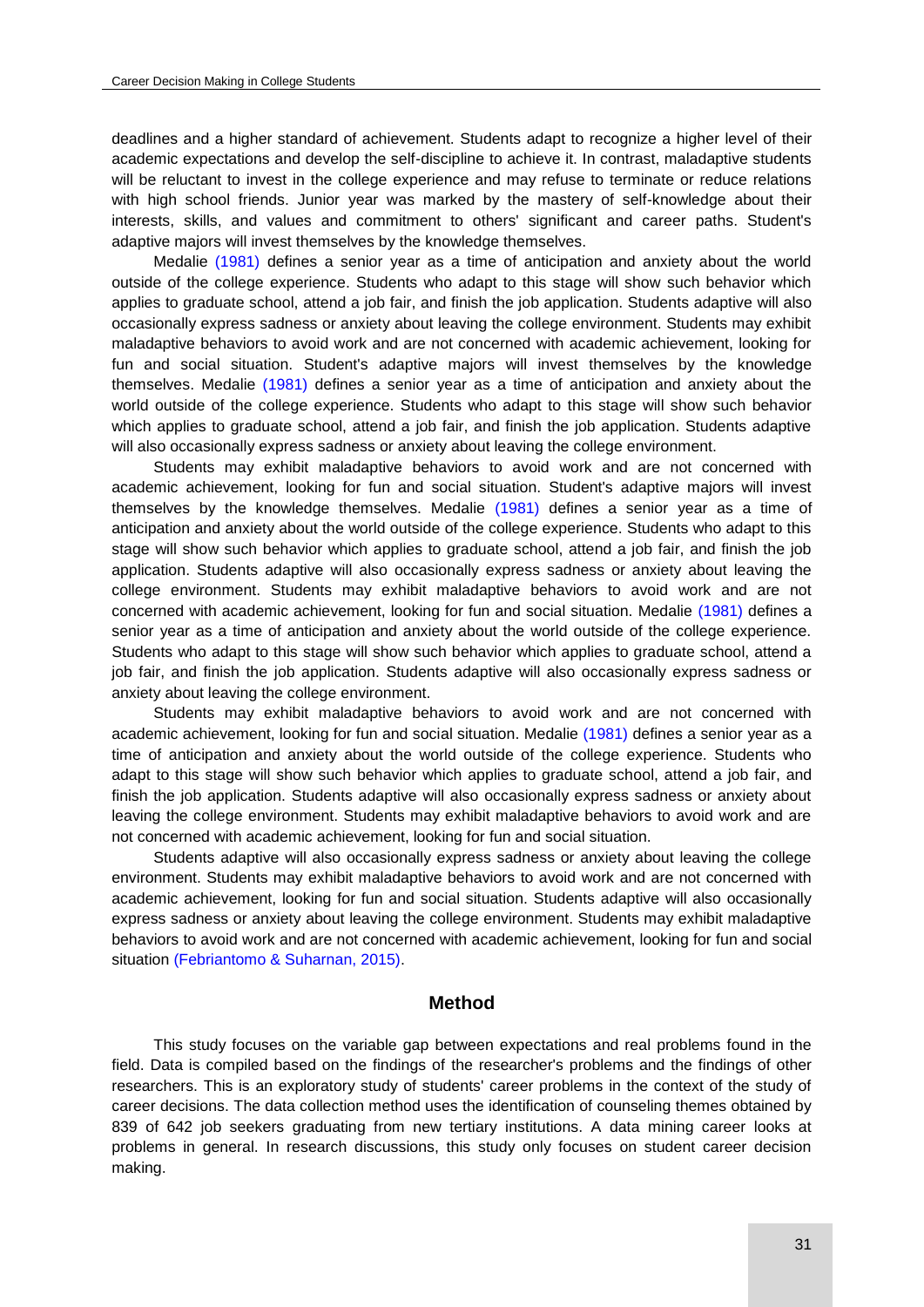## **Result and Discussion**

#### **Result**

In this study, carried out the identification of problems career graduates. Data later career readiness problems observed with the theory of career maturity Super, et al. [\(1981\)](#page-9-0), namely: (1) career planning, (2) career exploration, (3) information on the world of work, (4) making a career decision. Based on the identification of the 839 theme counseling obtained from 642 new college graduate job seekers (1 counselee can consult more than one problem), it can be mapped into several categories of theme counseling. Data can be seen in some of the following tables:

| Theme                                                           | Definition                                                                                                                                                                               | Total | Categories by Super et al.<br>(1981) |
|-----------------------------------------------------------------|------------------------------------------------------------------------------------------------------------------------------------------------------------------------------------------|-------|--------------------------------------|
| Info working world (macro)                                      | Problem jobseekers related to knowledge about<br>the companies, the area of the workplace, job<br>competition, job information sources, and media                                        | 74    | Information work world               |
| Info working (micro)                                            | Problem jobseekers related to the knowledge<br>needs to be occupation, profession, job level, the<br>tasks at work.                                                                      | 22    | employment information               |
| Ordinances/strategies<br>apply (macro)                          | How job seekers apply, files were taken, look like<br>what                                                                                                                               | 15    | Information work world               |
| Compiling the application<br>file (CV, cover letter)<br>(micro) | Writing techniques, correctly files cover letter, CV                                                                                                                                     | 64    | Information work world               |
| Info selection process                                          | Problem jobseekers relating to the stages of<br>recruitment tests<br>(psychological test, LGD,<br>interviews)                                                                            | 338   | Information work world               |
| Self-assessment (macro)                                         | Problem jobseekers to be helped to know all the<br>pros and cons, potential and interest                                                                                                 | 106   | career exploration                   |
| career planning                                                 | Jobseeker still in the planning stage directions or<br>set career orientation, and to prepare themselves<br>with things that will be done to build a career                              | 38    | career planning                      |
| self-improvement                                                | Jobseeker perceive weaknesses/shortcomings<br>help<br>and<br>needs<br>overcome<br>the<br>to<br>weaknesses/deficiencies/ lacking confidence self                                          | 76    | career exploration                   |
| Self-development                                                | Jobseeker have known the picture of himself and<br>necessary inputs to improve their potential                                                                                           | 23    | career exploration                   |
| Career decision making                                          | Jobseeker needs help to be able to weigh the<br>input information between several options in order<br>to achieve the right decision.                                                     | 68    | Decision-making                      |
| Support from family                                             | Jobseeker lack of support from family, and needed<br>help to negotiate with family                                                                                                       | 12    | Decision-making                      |
| networking                                                      | Jobseeker requires information and instructions on<br>how and to whom alone establish social contacts<br>that career information needs can be met (others:<br>friends, senior, officer.) | 3     | career exploration                   |
|                                                                 | The number of themes                                                                                                                                                                     | 839   |                                      |

| Table 1: Themes of counseling and category |  |  |  |
|--------------------------------------------|--|--|--|
|--------------------------------------------|--|--|--|

Data source: ECC UG[M \(2015\)](#page-9-0)

The theme appears most counseling information selection process is working (52.65%), indicating a problem jobseekers relating to the need for information about the stages of recruitment tests (psychological test, Leaderless Group Discussion (LGD), interview). Next is the self-assessment 16.51%, job seekers have the desire to be helped to know all the advantages and weaknesses, as well as the potential and interests themselves. [\(Young, 2018\)](#page-9-0)

|                                                 |  | Table 2: Distribution of the number of theme-based career counseling aspects of career maturity |  |  |  |
|-------------------------------------------------|--|-------------------------------------------------------------------------------------------------|--|--|--|
| category Super, et al. (1981) of 642 jobseekers |  |                                                                                                 |  |  |  |

| Category               | Total | Percentage |
|------------------------|-------|------------|
| career planning        | 38    | 4.53%      |
| career exploration     | 208   | 24.79%     |
| Information work world | 513   | 61.14%     |
| Career decision making | 80    | 9.54%      |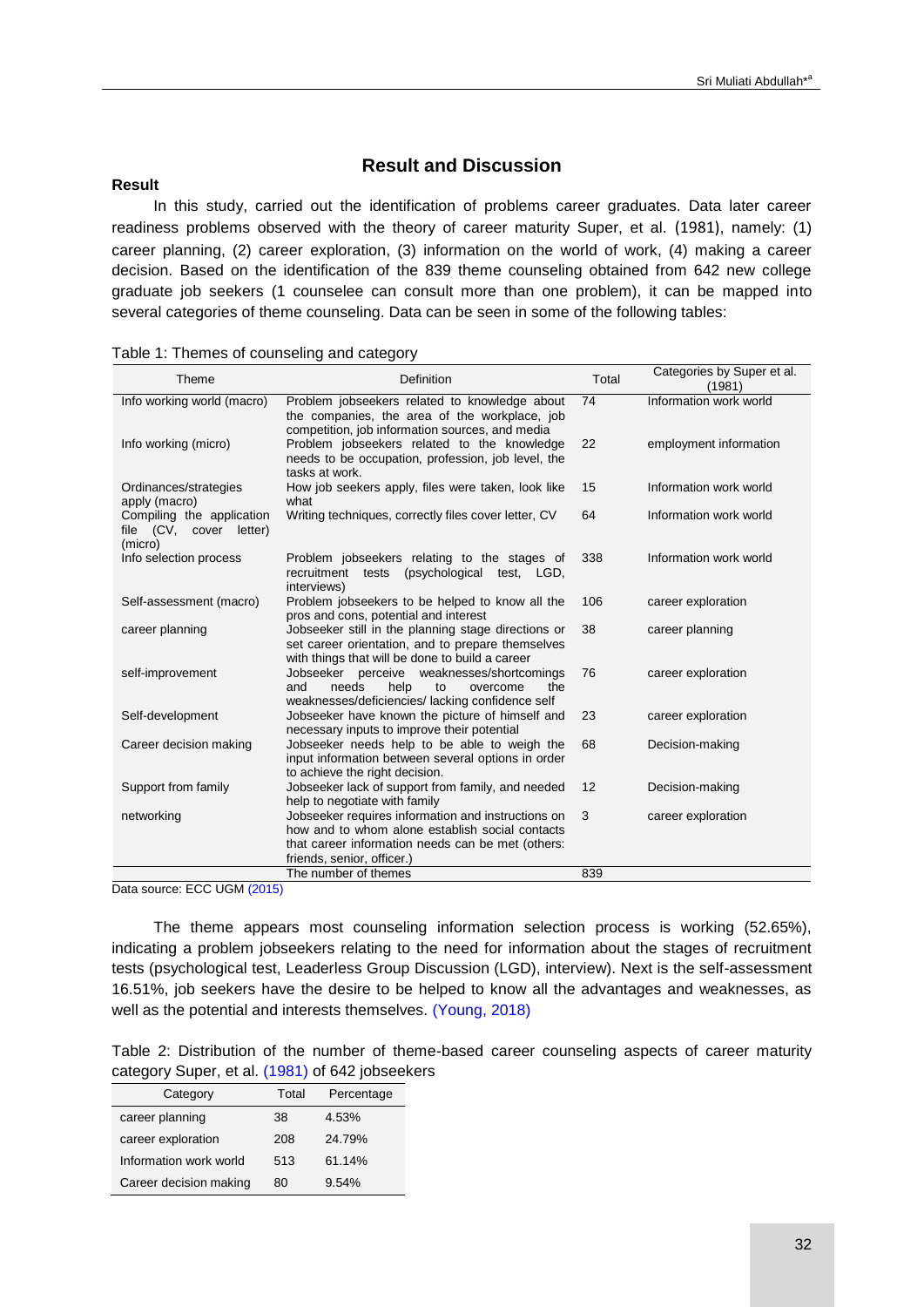#### The number of themes 839 100%

The data in Table 2, the highest percentage distribution of counseling themes exist in the world of work categories of information, as many as 61.14%. This indicates that job seekers still require much information related to the world of work, on the job, profession, work, how to apply for a job, and how to follow the work of selection tests. Followed by the percentage of career exploration as much as 24.79%. Jobseeker felt need help assistance from friends, career counselors, or others who can guide to identify themselves. Jobseeker perceives weaknesses/shortcomings and needs help to overcome the weaknesses/deficiencies/ lacking confidence themselves. Also, job seekers want to find a picture of himself and a necessary input to improve their potential.

| No.            | Counseling scene                          | Sample questions                                                                                                                                                                                                                                           |  |  |
|----------------|-------------------------------------------|------------------------------------------------------------------------------------------------------------------------------------------------------------------------------------------------------------------------------------------------------------|--|--|
| $\mathbf{1}$   | Info working world (macro)                | Why there are no or very few jobs that correspond to the fields? How to look for<br>another job outside the field of study?<br>How can you picture the world of work?                                                                                      |  |  |
| 2              | Info working (micro)                      | What is the profile of a great engineer?<br>As to whether the accounting characteristics?                                                                                                                                                                  |  |  |
| 3              | Ordinances/strategies apply<br>(macro)    | How to follow the job fair for the first time?<br>Any required to apply for a job?                                                                                                                                                                         |  |  |
| 4              | Compiling the application file<br>(micro) | How do I create a CV?<br>How is that a good CV?                                                                                                                                                                                                            |  |  |
| 5              | Info selection process                    | As to whether the selection process?<br>How to face an interview?                                                                                                                                                                                          |  |  |
| 6              | self-assessment                           | How to know the advantages and disadvantages of myself?<br>How do I determine career interests?                                                                                                                                                            |  |  |
| $\overline{7}$ | career planning                           | How to make a career planning career lived if not according to your heart?<br>What do I need to be prepared ahead of graduation?                                                                                                                           |  |  |
| 8              | self-improvement                          | What should be done to increase confidence?<br>Doubts the ability of self, what to do?                                                                                                                                                                     |  |  |
| 9              | Self-development                          | How to increase the potential if I have flaws such as: less able to control their<br>emotions, long decision-making, and less able to solve the problem.<br>HOW way to explore the competencies that are lacking? (The result of the<br>assessment online) |  |  |
| 10             | Career decision making                    | What should I choose between continuing to college or for a job?<br>If I want to be a professor, should I go to college or work?                                                                                                                           |  |  |
| 11             | Support from family                       | Parents got a referral/desire for a career choice direction jobseekers, but<br>jobseekers passion different from the parent's wishes. What information should<br>be communicated to the parents?<br>How to compromise with the demands of the parents?     |  |  |
| 12             | networking                                | How to find a job if it does not have a network of departments of philosophy?<br>Any tips for building a network that does not feel awkward?                                                                                                               |  |  |

|  |  | Table 3. Sample questions for each theme counseling |  |
|--|--|-----------------------------------------------------|--|
|--|--|-----------------------------------------------------|--|

Table 3 above contains examples of questions to the counselor's jobseekers. Examples of these questions are questions most frequently asked jobseekers to the counselor. Fill questions are a reflection of the career readiness of jobseekers. Based on the results confirm the data with the users of the graduates, they have a new labor standard qualification they receive. A survey conducted by Love & Suganda in 1999 [\(Rakhmawati, 2012\)](#page-9-0) states that 91% thought that the business community college graduates are not ready after the lecture.

Another problem is that it does not work interests according to their talents and interests they share. This discrepancy is caused by the social factors that affect a person when he chose a job. Besides, many students are still confused about what they would do in his life after graduating from college. This condition is caused by a lack of provision of knowledge, skills, and experience possessed by a student when he will enter the workforce. Therefore, many of which must be prepared by a student when about to enter the world of work [\(Rakhmawati, 2012\).](#page-9-0)

Data problems are also obtained from the results of research conducted by Hami et al. [\(2006\),](#page-9-0) interview students at one of the universities that are preparing a thesis or final project. They claimed not to know of work that will be lived as a career related to education taken — working at the bank of choice that is often cited by the degree candidate. They do not understand the fields of work by the educational background. Even when it was first decided to choose a major in college without careful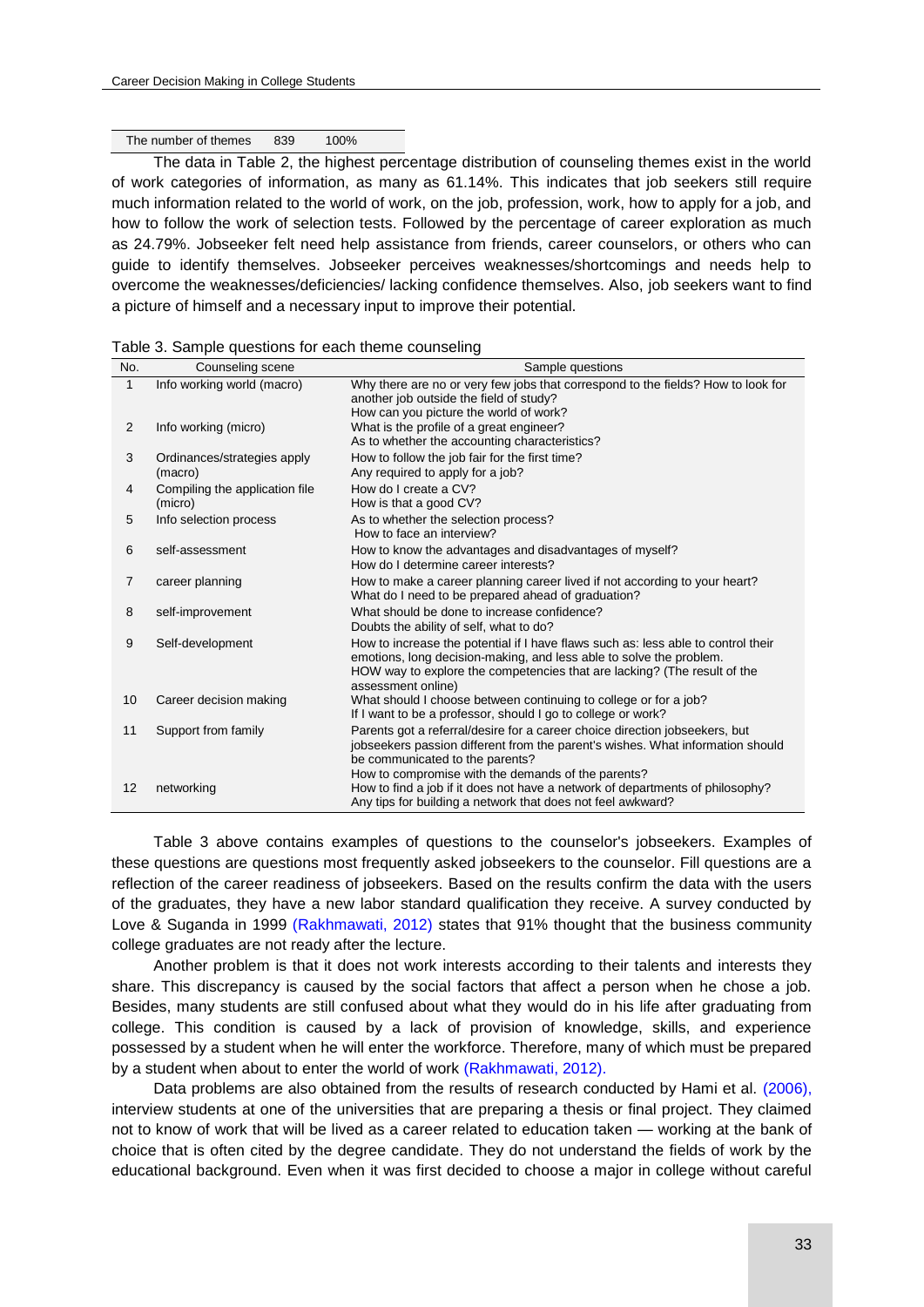consideration is based on the prospects and fields of work that might be lived by the educational background to be taken.

The data on this also reinforced the findings conducted by a consulting agency in Bandung psychology who conducted the training with the theme "Strategies to penetrate the world of work." The participants were given a questionnaire on the various areas of work by the educational background. The questionnaire found that the new degree candidate is less know and understand the various alternatives to work by the educational background and more to choose jobs that are different from that pursued education [\(Burke, 2017\).](#page-9-0)

Meanwhile, the results of another survey conducted regarding the problems that most dominant perceived by new graduates. Showed that emerging worries about becoming unemployed after finishing his education, feeling lack experience for a job, do not feel confident of being able to work following the profession she lived. Whether it will succeed in taking life, they need a variety of information about jobs and also need to make plans for the future.

Summary results of the above research data shows that:

- a. Many students who do not have deep thoughts related to planning a career or career preparation ahead of graduation.
- b. Know in detail about the quality of human resources required will be received by the company.
- c. Comprehensive insight into the work (e.g., Selection of work, the adaptation of work)
- d. Limited work experience
- e. There is no self-awareness to improve qualification through activities/events that concrete (relying on practical work/internship)
- f. The information obtained has not been a lot of career and limited resources.
- g. The utilization of resources is not a maximized career.
- h. Still hesitant in decision-making career

Based on the findings of a study on the issue of a student's career, researchers are interested in examining further student career decision making.

#### **Definition of Career**

In a review of references, the meaning of "career" in the layman's understanding is often interpreted as something related to the process of building a ladder while he was working. The general definition imposes limits on the working life of a professional career. The word "career, vocational, and work" is often used for the same meaning or purpose. But the actual meaning of career broader than that.

The general definition imposes limits on the working life of a professional career. Since the concept of "time and life" included in the definition, the concept extends career includes prevocational activities (before working) and post vocational (after work) as well as the roles of life and other contexts. Reflection is broader than the definition proposed by Super in 1976 [\(Nadermann &](#page-9-0)  [Eissenstat, 2018\).](#page-9-0) Super defines career as a series of positions of one's principal work includes life before work, at work, and after work, including work relating to the role of students, workers, pensioners (the who has stopped working).

The definition of a career is written in the Oxford English Dictionary, is "a person's success achieved through the experience of his life" or "advancement of professional life or work of someone who gives a chance for advancement or sustainability in the world." Brown & Brooks [\(1996\),](#page-9-0) in his chapter "Career choice and Development," defines career as a consequence of "vocational choice," which includes understanding the self, the need to succeed, and the reasons that exist between them. Super [\(1996\),](#page-9-0) making the definition of a career as a series and combination of the roles played by the individual/person throughout the run. In the article Arthur [\(2010\),](#page-9-0) a career is described as a life long process that develops a synthesis between individual interests and the opportunity (or limitations) are present in the working relationship with the external environment so that both the individual and environmental factors interact with each other objectively. The boundaryless career, Arthur & Rousseau [\(1996\)](#page-9-0) emphasizes that a career can be learned in contexts broader than merely a single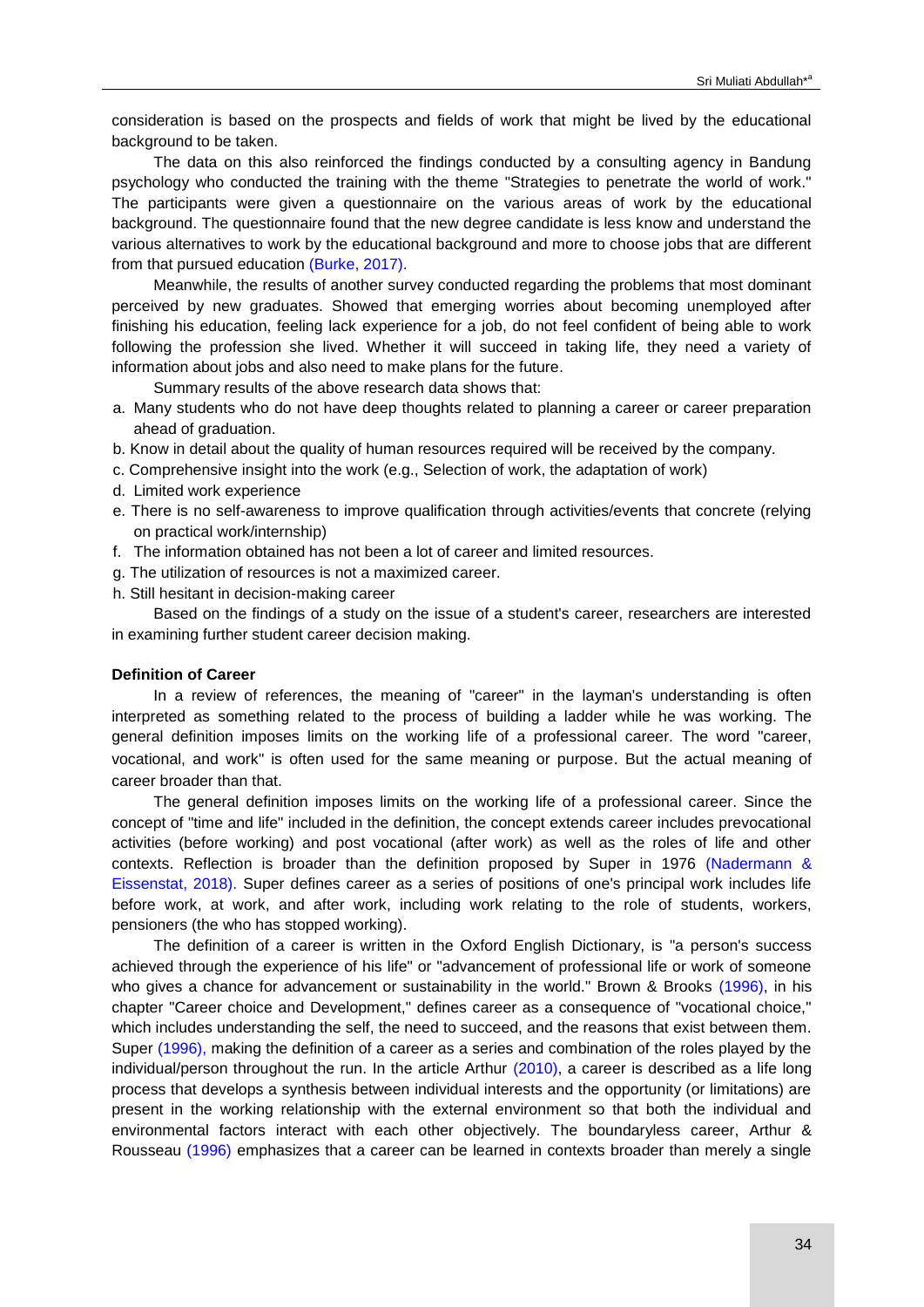organization (or for one job), within the scope of approaches more widely [\(Febriantomo & Suharnan,](#page-9-0)  [2015\).](#page-9-0)

Based on the exposure of the various definitions of the above, it can be concluded that the word/term "career" is not only used in the context of work as a worker who is doing a job. Nevertheless, the term careers have a broader meaning, including the process of establishing themselves in order to have insight into the necessary knowledge and skills working so ready to enter the working world [\(Abueita & Al-Kousheh, 2017\).](#page-9-0)

#### **Career Decision Making Capabilities as part of the concept of Career Maturity**

Readiness and capacity of individuals in handling tasks associated with the development of career decisions referred to maturity career (career maturity. Other experts, Levinson, Ohler, Caswell, and Kiewra [\(1998\)](#page-9-0) defines the maturity of his career as the ability of individuals to make a career choice that is realistic and stable aware of what is needed to estimate career decision. Career maturity, according to Savickas, is the readiness of individuals to make informed, by the age career decisions and complete tasks related to career development. In the explanation above, it can be concluded that career maturity is a readiness,

Career maturity formed through two primary components, namely the attitude and cognitive. Components' attitude is behavior that refers to the beliefs and behavior of individuals in implementing and making a career decision. The cognitive component associated with a person or individual skills in making decisions regarding career.

Donald Super started in 1981 to develop a measuring tool Career Decision Inventory (CDI). In the last revision, the tool reveals four (4) scales, namely:

a. Career Planning. This scale measures how much thinking individuals who are given to various activities to find information and how much they think they know about the various aspects of the work. Some of the activities included are learning about career information, talk with adults about plans, take courses that will help a person in deciding on a career, participating in activities extracurricular, or works part-time and receive training or education for a job. Also, the concept relates to conditions of employment, terms of education, employment outlook, other approaches to getting into work, and opportunities to advance. Career planning shows how large a student feel that he knew about these activities (including what the student thinks that), not how much he knew. This stage gives more thought to experiences that can provide more information used as the basis for planning [\(Suvajdzic, 2016\).](#page-9-0) 

b. Career exploration is a desire to conduct an investigation or seek information. At this scale include the desire to use resources such as parents, other relatives, friends, teachers, counselors, books, and films. Besides the desire, career exploration also illustrates how much information has been obtained by students from the source. Exploration of a different career with career planning. Career planning involves thinking and planning about the future career exploration while describing the use of the resource, but both focus on attitudes toward work.

c. Job market information. This concept has two essential components, the first concerning the knowledge to tasks that are significant developments, such as the more will investigate interests and their capabilities, how others are learning about their Occupation and the reasons why people change jobs. The next concept includes knowledge of the job duties on some selected jobs. Some students often have incorrect information about how to get a job and how to behave when they get a job.

d. Decision-making is an idea that one must know how career decisions. This concept involves the ability to use knowledge and think about career plans. In the decision-making scale, students were asked how they planned on a career decision [\(Hyman, 2013\).](#page-9-0)

In the discussion about the definition above, aspects of career decision making is an aspect that plays an essential role as a critical stipulation career planning.

#### **Career Decision Making on Students**

In Rakhmawati study [\(2012\)](#page-9-0) showed that the students who have confidence in making a career plan, do not necessarily have enough ability and skills in making decisions regarding career. This is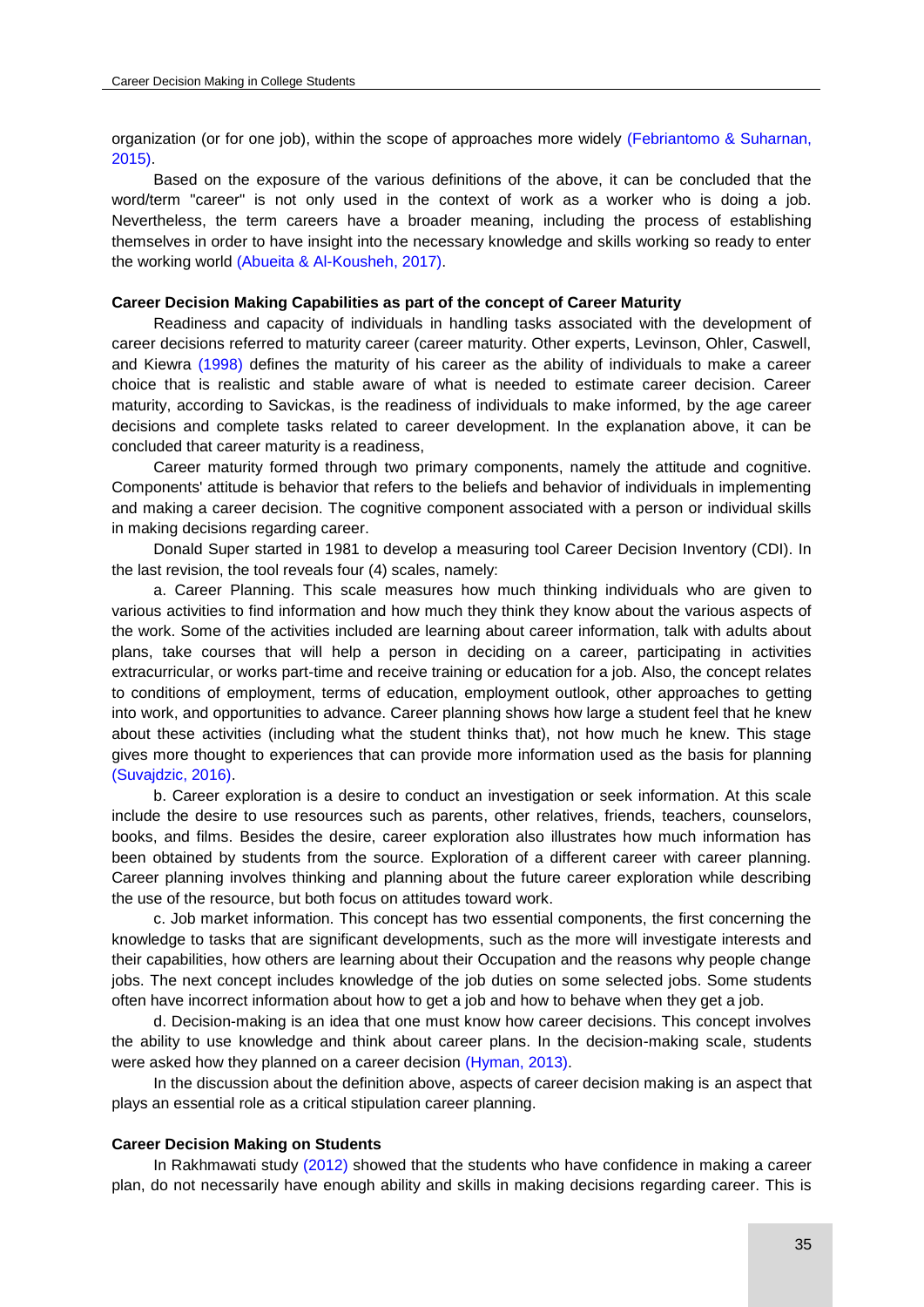apparent at the beginning of the semester students; they still focus on his studies, and some states do not yet have an interest in work. In a study conducted in Australia found that students who work parttime, have some positive impact, namely the development of a positive result in career maturity, independence, responsibility and have a good understanding of the work.

Before making a career decision, a student should be able to recognize its potential related career fields that he interested in. These potential recognition capabilities can be achieved through exercises that he travelled during the study. The exercises with different difficulty levels will help a student to be able to explore and digging ability so that students will be able to overcome any problems that may occur when he entered the world of work. Thus a student will be directing its actions to achieve the ends expected, and capable of doing ratings related potentials and potentials that have been achieved during the study,

Savitri [\(2009\),](#page-9-0) in the publication of research, states that the first-year students have faced in the transition after high school is a crucial period in the development of his career because it would form a line that will be passed by the individual in his life. Because this choice determines which aspects of the individual's potential should be developed, which is considered alternative types allowed to live, and the lifestyle that will follow. These figures show the importance of career decisions are taken in the first-year students.

Although the process is not easy because people should try to resolve ambiguities about its versatility, stability of interest, the prospect of an alternative option for the present and future, accessibility career, identity it wants to develop in themselves. The difficulties faced by individuals when deciding the career indicates doubt. These difficulties can make individual decisions handed over responsibility to others, or to postpone and avoid the task of making a decision, which can lead to optimal decision-making.

The pressure is felt can affect various aspects of daily life, the way people make decisions will affect how to make career decisions in the future and can lead to negative consequences long term for future vocational, psychological wellbeing, health, and social acceptance [\(Suvajdzic, 2016\)](#page-9-0) In making decisions, three processes occur, namely:

- a. Intelligence activity, Which is a process of research and understanding of the situation and conditions of using intelligence insights.
- b. Design activity, The process of finding the problem, develop an understanding, and analyzing the possible solutions and further practical action. In this process, there is the planning of activities.
- c. Choose an activity, Choosing one of the many alternative measures, or the possibility of solving the most efficient.

In more detail, Hamilton & Jones [\(1971\)](#page-9-0) in Herr & Cramer [\(1979\)](#page-9-0) suggests that there is a sixstep decision-making model career, namely:

- a. Understand the problem. Decision-makers understand why they have to work and take education.
- b. Finding and using information. The information referred to here is about yourself (abilities, interests, preferences) and information relating to the world of work and education.
- c. Looking for an alternative. Think of a few possibilities for education and employment objectives.
- d. Choose goals and make a plan. Choose the best destination for yourself and make plans to achieve them.
- e. Implementing the plan. Implementing the plan ever created and, if necessary, taking into account the second alternative.
- f. Evaluating the decision. Determining what to do and consider what can help or hinder the implementation effort for implementing decisions.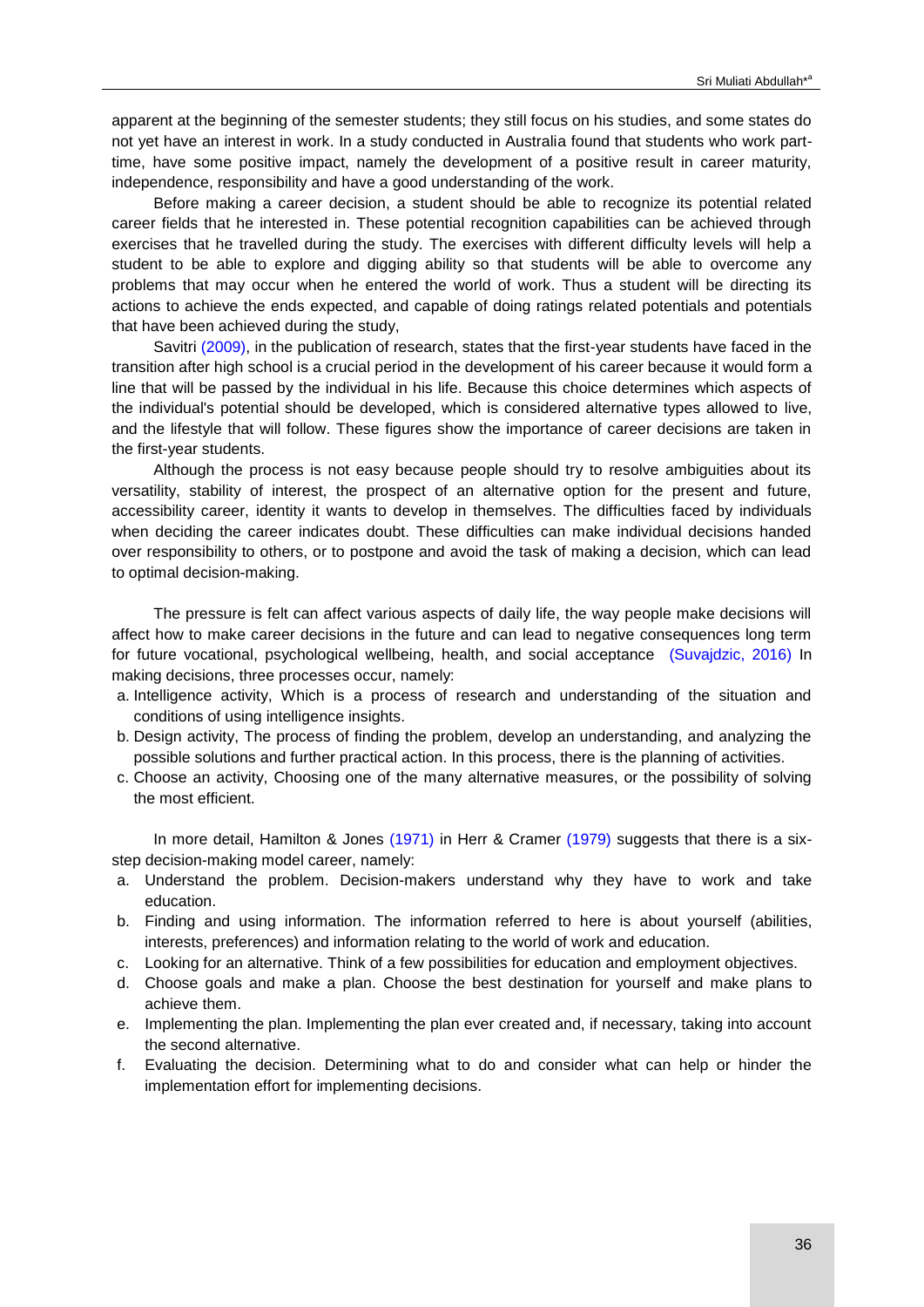In the application to the problem of reality, there are some individual problems in taking decisions, among which:

- a. Constraints of yourself. The most potent constraint sourced real impact on decisiondecision.individual. The most frequent obstacle is the insecurity and self-doubt in the decision-maker, affecting the way we think and how inaction.
- b. Failures in the past. Failed in the experience may cause a person to be hesitant and afraid to make decisions.
- c. No proper understanding of the information due to lack of information before making decisions or too much information in the decision deciding to run slowly.
- d. Factors of uncertainty. Take into account the ability to overcome obstacles and determine the level of effectiveness of a decision-maker.

### **In a career decision making, problems over possible experienced by students.**

In the article Prameswari [\(2013\)](#page-9-0) says that Dillard [\(1985\)](#page-9-0) mentions factors that influence career decision-making are:

- a. self-knowledge, Ie knowledge which is characterized by knowledge of talent or potential, interests and personality traits,
- b. Information about the surrounding, Ie knowledge of the chosen career environment,
- c. Taking responsibility, Namely, bear against the decision.

Decision-making is an attempt to help individuals be aware of all the factors inherent to each individual's decision to make the right choice based on knowledge of self and external information as appropriate. Other experts stated that the career decision-making "process undertaken by individuals to seek career alternatives, compare them, and make a selection." Based on some of the above opinion, the essence of the decision-making is the process undertaken by individuals in finding alternative career choice, based on the knowledge of aptitudes and interests, as well as the ability to reason in determining career choices [\(Prameswari, 2013\).](#page-9-0)

Research Itamar Gati and Osipow [\(1996\)](#page-9-0) is about the Career Decision Making trouble on 403 students in College of America, generating some research findings, including taxonomy resulting in difficulty making career decisions. In the decision-making process, students sometimes find obstacles or difficulties in determining the choice. Taxonomy difficulties in career decision making developed by Gati et al. [\(1996\),](#page-9-0) based on the theory of career decision is very important in understanding the processes of decision-making career. Taxonomy Gati has three categories of significant difficulties faced by students in making career decisions, which are then divided into 10 specific categories [\(Keumala, Nurihsan, & Budiamin, 2018\),](#page-9-0) namely:

- a. Category lack of readiness (Lack of Readiness). This category has three categories of difficulties that arose before the decision-making process, namely: (1) lack of motivation to engage in the career decision-making process, (2) general indecision about all kinds of career decisions. (2) General indecision about all kinds of decisions, and (3) the erroneous belief, including a false expectation on career decision-making process (e.g., "I am convinced there is only one kind of an ideal career for me").
- b. Category lack of information (lack of information), including the category of difficulties that arise in the actual decision-making process. Lack of information covering four categories of difficulty, namely: (1) lack of knowledge about the steps in the process of making career decisions, (2) lack of information about the self-understanding, (3) lack of information on a variety of alternative employment, and (4) lack of information about how to get additional information.
- c. Categories of information that is not consistent (inconsistent information), this category includes three categories of difficulty, as follows. (1) the information is not trustworthy (unreliable information), namely the difficulties associated with conflicting information, or unreliable (e.g., students rank high achievement, have a GPA lower. (2) the internal conflict (internal conflicts) is the conflict within each individual, such as the choice of opposing or too many choices, and (3)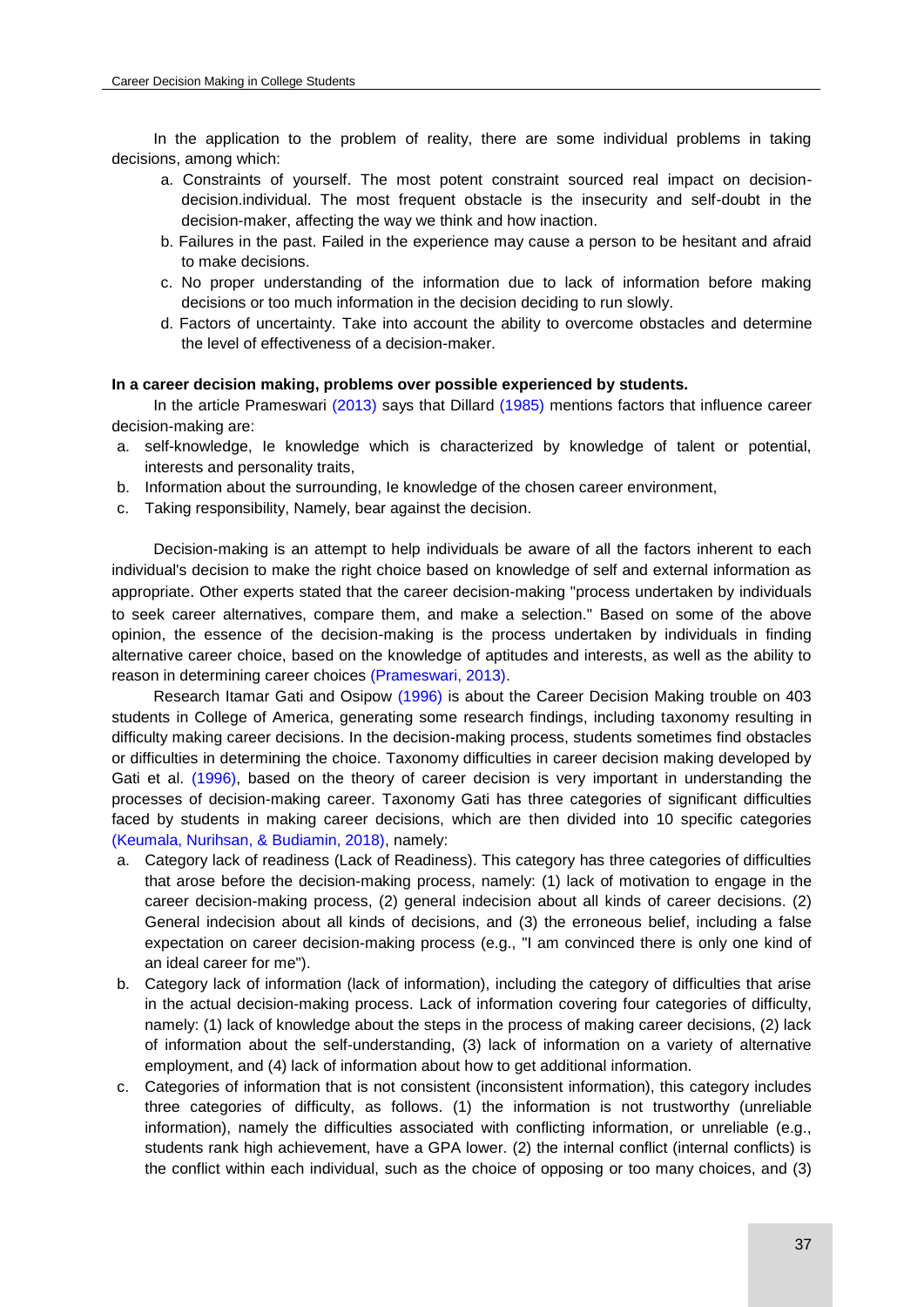external conflict (external conflicts) is the conflict that involves the effect of factors outside the individual.

The difficulties faced by students in making career decisions can be avoided by anticipation by setting decisions for the future of planning-sound planning and execution are committed. Many decisions require students to choose between satisfying our objectives to be realized at the moment and goals for the future. For example: do enjoy to take it easy now, but if I am passing of the deadline for collecting duties, I will be sad, whether to accept a job offer now preferred or graduated from college and get a job that might be better in the future. It is a conflict between a "present self" and a "future self."

According to Baron [\(2000\),](#page-9-0) our fundamental problem is often a mistake agreeing "present self '. Future self, as "others" in social squeezed, feels within and just a little attention from us. We can think about future decisions as plans or policies.

- a. The plan is a decision to do something in the future. When students make plans for the semester, these students usually have some plan in mind, then do certain things at a time and put off other things in the future (graduation).
- b. A policy is a plan that binds us to perform specific actions or under certain conditions regularly. Students may have the policy to learn the course material for at least one hour a day.
- c. The plan is not policy when it only involves a single decision is limited.

The main issue is the extent to which students consider the interests of the future in the decisions made by the students. How should a student choose their personal goals? When students think about decisions that may affect the purpose of the student, the student should be aware of the consequences. Possible consequences should be considered based on the consequence of the other. Choosing a destination can be likened to create a true belief. If this belief is false, the goal will be futile. Rawls [\(1971\)](#page-9-0) said that the goal would be rational if supported by their talent and talent development. In connection with the student's career, he needs assurance that the self can plan and execute a plan to build a career since college.

# **Conclusion**

Destination selection is a matter of decisions that have been evaluated by the students of the consequences of his decision. It is essential in career decision making is (1) to evaluate the consequences of the whole new purpose and can achieve whatever level to be expected. Effects can cause students to be fixed in the plan, given the highly expected that the benefits in the future. In addition, (2) adhering to rational plans for their reluctance basis for risk due to the effects of certainty, and (3) understand the problem why need education and work after graduation, find and use information, look for an alternative, choose a destination and make a plan, implement the plan and evaluating decisions.

#### **Funding**

The authors have no funding to report.

#### **Acknowledgments**

The authors have no support to report.